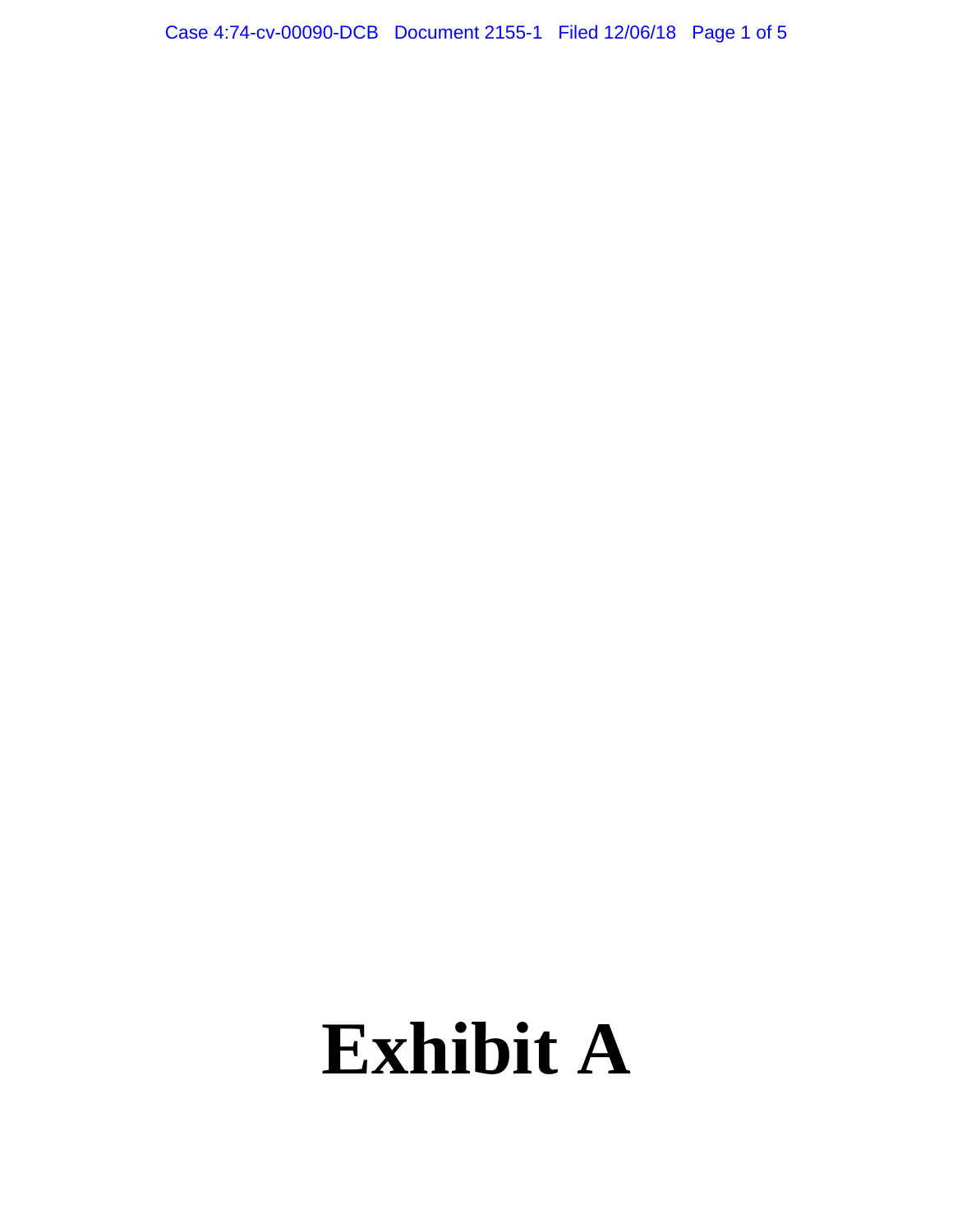## Case 4:74-cv-00090-DCB Document 2155-1 Filed 12/06/18 Page 2 of 5

## **CENTRALIZED PROCESS FOR HIRING TEACHERS**

1. All vacant teaching positions are posted on the District's central website, where they are searchable by type, level, location and keyword. An example of a posting is attached as Exhibit 1.

2. All applications for teaching position are submitted online through the District's central website, for particular posted positions. Applicants may submit the same online application for multiple open positions.

3. All applications are saved online in a pool as required by the Section IV.D.2 of the Unitary Status Plan, and an applicant may return to the website at any time and submit an application for any other posted position.

4. All posted positions remain open for a minimum of 14 days. When the application period closes, the District's central HR staff reviews applications submitted for each position, and determines whether each application meets the minimum criteria for the posted position.

5. The school staff reviews the applications and conducts interviews by interview committees constituted and conducted as set forth in the Section IV.D of the Unitary Status Plan, and makes a recommendation to central HR staff for hiring.

6. The District's central HR staff also reviews the general pool of applicants for other possible qualified applicants. The District's central HR staff conducts additional interviews of applicants who have not been interviewed by the school staff.

7. The District's central HR staff makes the hiring decision, subject to review and approval by the Superintendent and the Governing Board. The hiring decision by central HR staff takes into account the recommendation of the school interview committee, its own interviews, and other considerations including the experience of the teacher, the availability of other qualified applicants, the status of the school as either underperforming or racially concentrated, and the diversity of the teaching staff at the school. As much as possible, the hiring decision by central HR staff is made (a) to avoid hiring a beginning teacher for positions at underperforming or racially concentrated schools, and (b) to foster diversity.

8. Whenever the central HR staff believes that circumstances justify hiring a beginning teacher for a position at a racially concentrated or underperforming school, a written statement of those circumstances and measures to mitigate any impact will be prepared, and provided to the Superintendent or his designee, for review and consideration. The Superintendent or his designee will make the final decision on hiring a beginning teacher for a position at a racially concentrated or underperforming school, subject to Governing Board approval.

(a) For purposes of certification, the District defines an underperforming school as set out in USP § IV.E.5.

(b) The District proposes an exemption from certification for a racially concentrated schools with with at least 3 years of above District average AzMERIT scores in ELA and Math.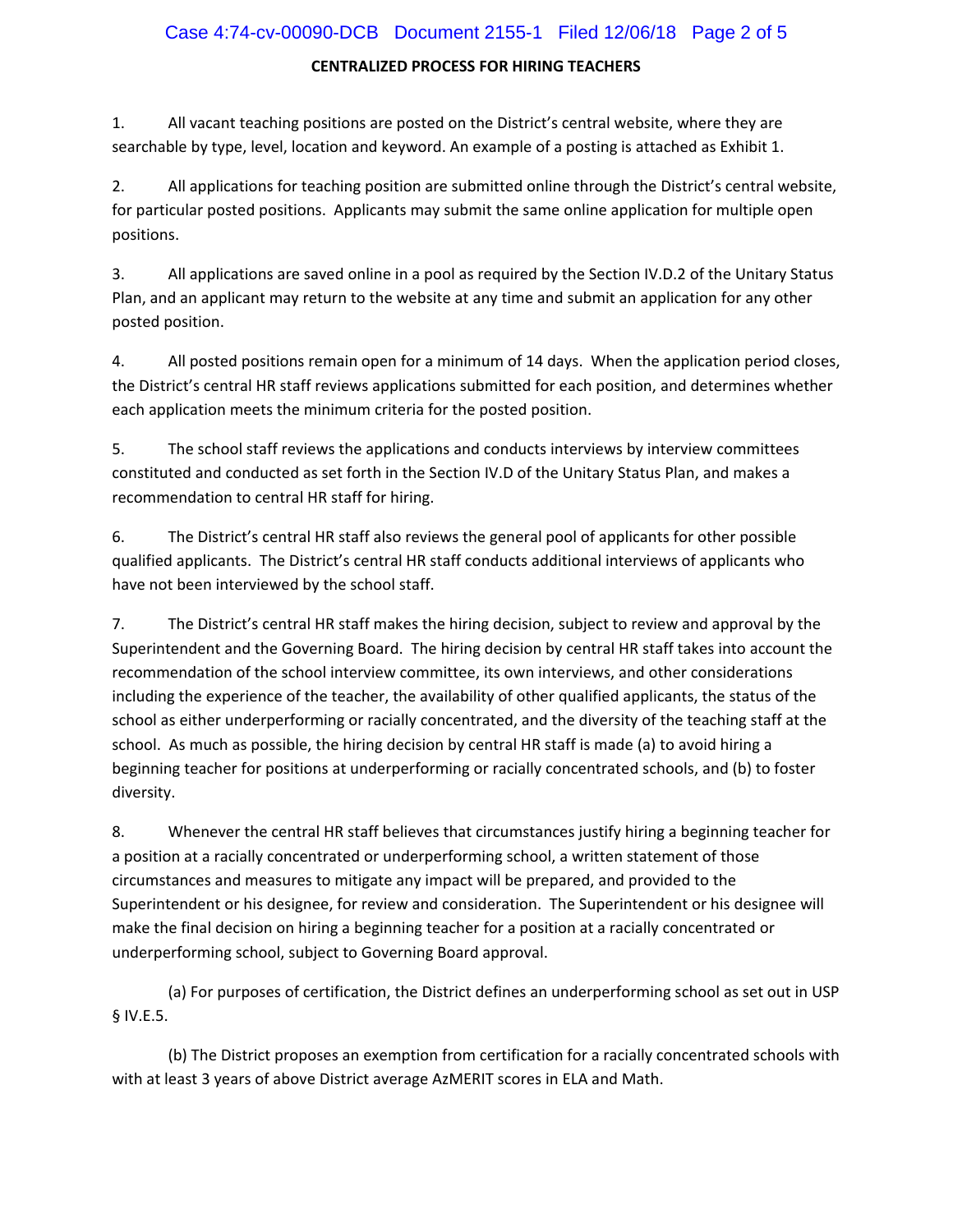Case 4:74-cv-00090-DCB Document 2155-1 Filed 12/06/18 Page 3 of 5

## EXHIBIT 1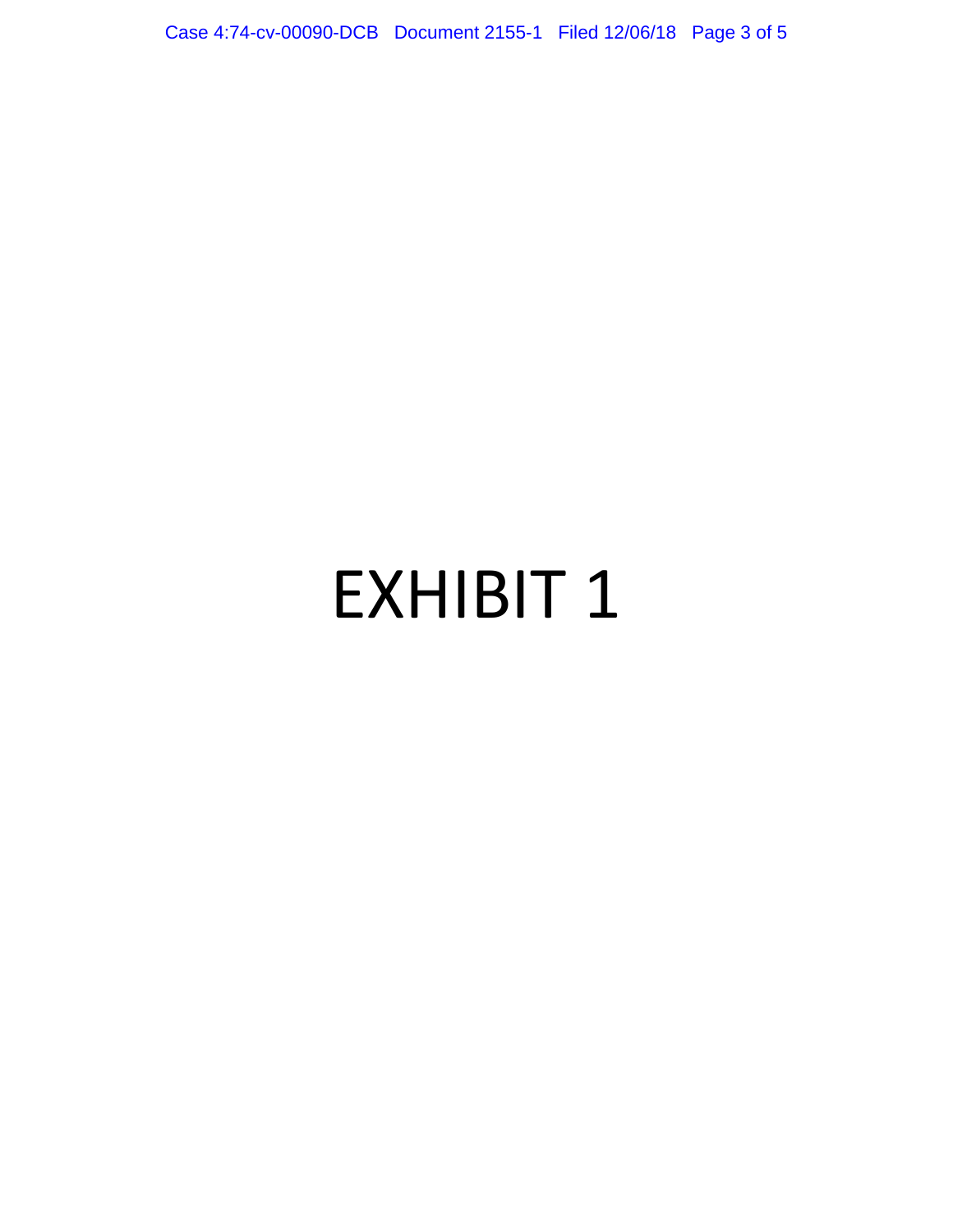## Openings as of 11/29/2018

#### *JobID: 9560 Elementary Teacher - Grades 4 thru 5 (2018-2019 SCHOOL YEAR)*

**Position Type:**

**0**

Teaching - Elementary Schools

[Email To A Friend](mailto:?subject=Job%20Posting&body=I%20thought%20you%20would%20be%20interested%20in%20an%20employment%20opportunity%20I%20found%20at%20Tucson%20Unified%20School%20District%2E%20The%20position%20is%20Elementary%20Teacher%20%2D%20Grades%204%20thru%205%20%282018%2D2019%20SCHOOL%20YEAR%29%2E%20Please%20click%20the%20link%20below%20for%20more%20information%20about%20this%20vacancy%2E%0D%0A%0D%0Ahttps%3A%2F%2Fwww%2Eapplitrack%2Ecom%2Ftusd1%2FOnlineApp%2FJobPostings%2Fview%2Easp%3FCategory%3DTeaching%2520%2D%2520Elementary%2520Schools%26all%3Dcat%26AppliTrackJobId%3D9560%26AppliTrackLayoutMode%3Ddetail%26AppliTrackViewPosting%3D1) **[Print Version](https://www.applitrack.com/tusd1/OnlineApp/JobPostings/view.asp?Category=Teaching%20-%20Elementary%20Schools&all=cat&AppliTrackJobId=9560&AppliTrackLayoutMode=detail&AppliTrackViewPosting=1)** 

**Date Posted:** 10/25/2018

**Location:** Dietz K-8

**Closing Date:** Open Until Filled

**Hours Per Day:** 7.5

**Certification Status: Certified** 

**FTE:** 1.0

**Months:** 9.5

**SUMMARY** 

Effectively manage the learning environment to prepare lesson plans, instruct students, evaluate and monitor students' performance in order to advance student achievement. Understand and appreciate diversity. Work collaboratively with a team to plan instruction. Demonstrate commitment to continuous learning.

### MINIMUM REQUIREMENTS

Arizona Elementary Certificate K-8 Current Arizona IVP Fingerprint Clearance Card

## PREFERRED REQUIREMENTS

Demonstrated success in engaging African American and Latino students Bilingual (Spanish) endorsement

#### **ADDITIONAL REQUIREMENTS AFTER HIRE**

Proof of immunity to rubeola (measles) and rubella (German measles), or proof of MMR immunization.